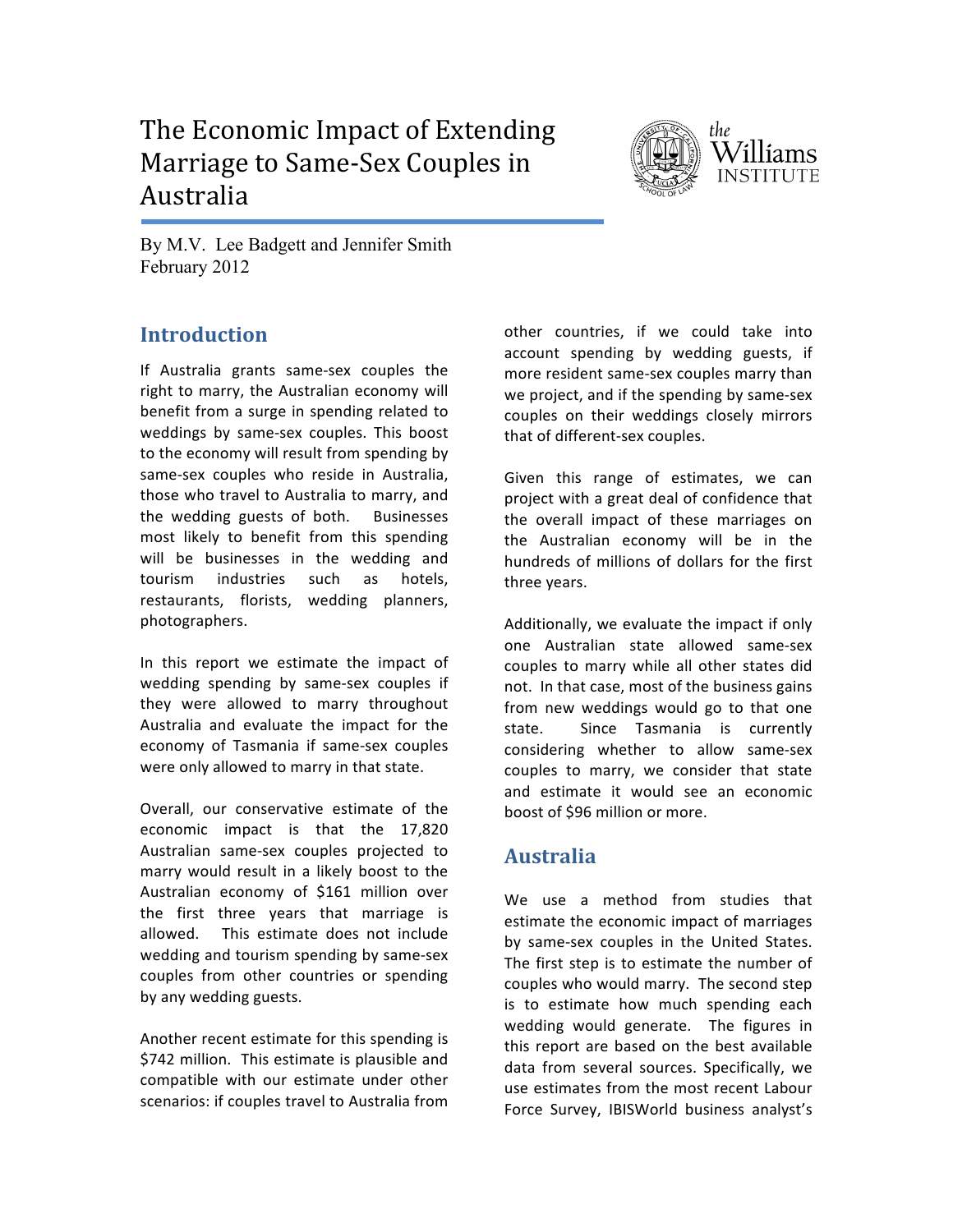calculations, a survey by Australian Marriage Equality, the Australian Bureau of Statistics, and other sources. All dollar values are in Australian dollars.

The Australian Labour Force Survey counted approximately 33,000 same-sex couples that currently live in Australia (Labour Force Survey). $1$  A recent survey of same-sex couples reports that 54% of same-sex couples would "prefer Australian law to recognize [their] relationship" as a marriage. $^{2}$  That finding suggests that a good estimate of the number of Australian couples who would marry if they could is 54%, or 17,820 same-sex couples. We note that approximately  $50\%$  of same-sex couples in Massachusetts, the first state in the U.S. to allow same-sex couples to marry, got married over the first three years they could do so, suggesting that the Australian estimate is reasonable over a period of a few years.<sup>3</sup>

Several figures have been offered by different sources for the average wedding spending in Australia. A 2009 figure of  $$28,000$  has been used in some other calculations of economic spending on samesex couples' weddings. IBISWorld is cited in several sources as calculating that the average wedding would cost \$36,200 in  $2011.<sup>4</sup>$ 

However, for a variety of reasons, same-sex couples might spend less on their weddings than the national average. Due to societal discrimination, same-sex couples may receive less financial support from their parents and other family members to cover wedding costs, resulting in overall reduced spending. Couples who have been together for many years might not spend as much as newer couples. Also, only spending that comes from couples' savings would truly be "new spending" for businesses, rather than money diverted from some other kinds of purchases. To take these factors into

account, as in previous studies by the Williams Institute at UCLA School of Law, we estimate here that same-sex couples spend one-quarter of the amount that different-sex couples spend on wedding arrangements.

Using 25% of the IBISWorld figure of \$36,200 results in an estimate of total spending by each couple of \$9,050. The 17,820 same-sex couples projected to marry would generate a boost to the Australian economy of \$161,271,000 over the first three years.

Actual spending could well be higher for a number of reasons:

- If guests from other countries visit Australia for the weddings of their gay and lesbian friends and family members, those guests would be generating tourist spending, adding to the economic effect estimated above.
- Also, same-sex couples might travel to Australia from other countries that do not allow them to marry. For example, the 2006 New Zealand census counted almost 6,000 couples. Some of them might make the relatively short trip to Australia in order to marry, adding to tourist and wedding spending.
- The estimate that  $33,000$  same-sex couples who live in Australia might be too low. If same-sex couples are reluctant to report themselves as such, as may be the case in a situation of legal inequality, then the number derived from surveys could be too low.
- More same-sex couples might choose to marry than we predict.
- Our estimate of wedding spending is a conservative one. Couples might well spend much more, and more closely approximate the spending of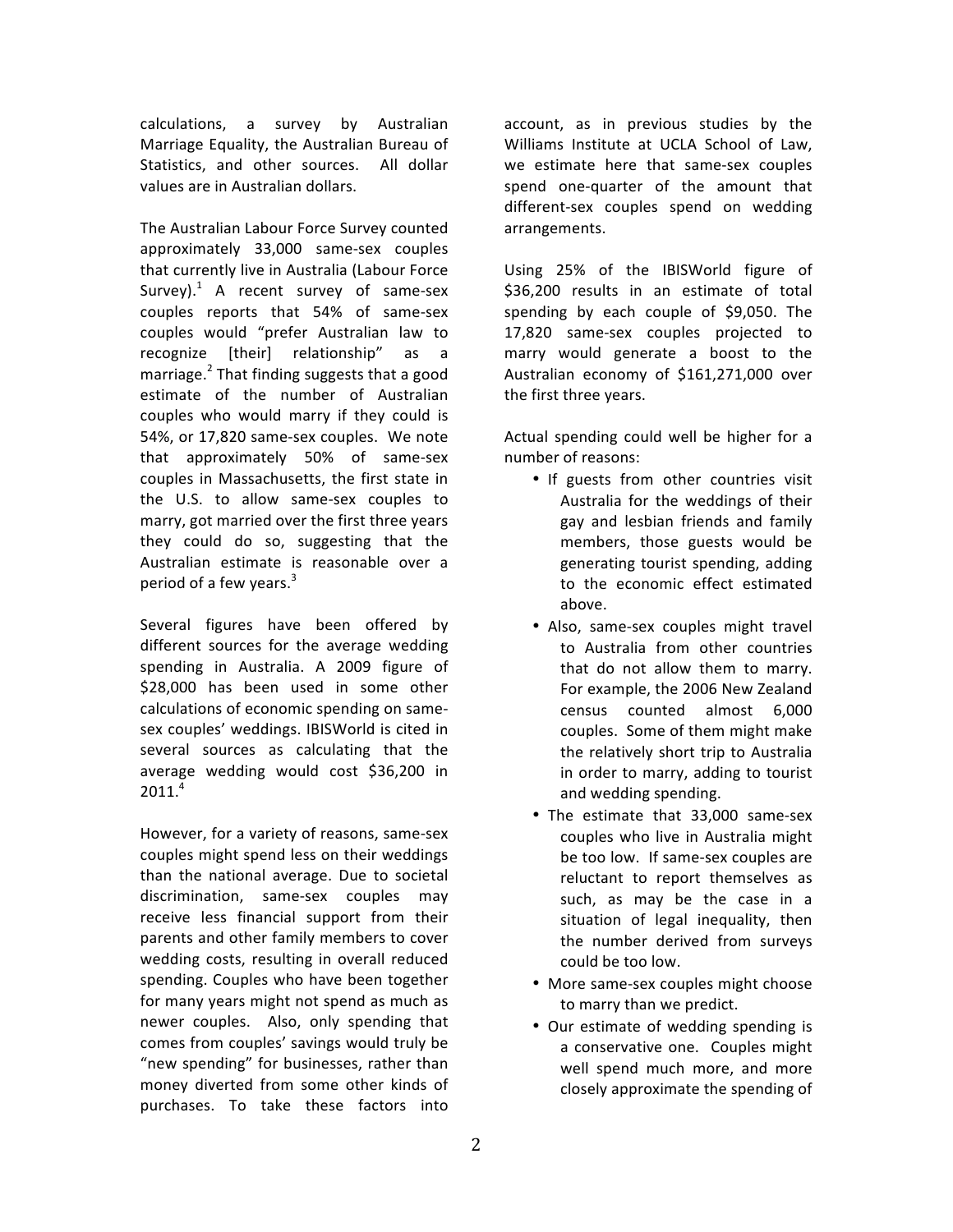different-sex Australian couples than we predict.

Another recent estimate of the economic impact suggests that same-sex couples would spend \$742 million on their weddings. $5$  For the reasons stated above, we find this estimate is plausible and compatible with our estimate. If our predictions about the above elements are too conservative, then the actual impact could be somewhere between our \$161 million estimate in this report and the \$742 million estimate in the other report. Combining both estimates, we can project with a great deal of confidence that the impact on the Australian economy of weddings by same-sex couples will be hundreds of millions of dollars for the first three years.

## **Tasmania**

A state that is the first mover to allow same-sex couples to marry might be able to claim a large share of that \$161 million. Here we look at the potential economic impact of opening marriage to same-sex couples in Tasmania, using the same method used for the national estimate.

First, we predict that 54% of Tasmania's own same-sex couples will marry. While the 2011 same-sex couples figures from the Labour Force Survey are not available by state, we can estimate the number of Tasmanian couples. In 2006, Tasmania was home to 1.7% of Australia's 25,000 samesex couples. Applying that percentage to the  $2011$  figures shows that about 570 same-sex couples are likely to be living in Tasmania. If 54% marry and spend \$9,050, they will spend \$2.8 million on their weddings.

Tasmania is also likely to benefit beyond spending by its resident same-sex couples' weddings. Australian Marriage Equality conducted a survey of over 800 people with same-sex partners across Australia. Of those couples, 87% reported that they would marry in Tasmania if it was the first state to allow it. Of the  $17,513$  same-sex couples predicted to marry from other states, the 87% figure would mean that 15,236 couples would travel to marry in Tasmania. However, this number may be high, since the respondents to this survey are likely to be those who are most likely to marry, so 87% is most likely an upper bound of the couples who will travel to Tasmania to marry.

In the same survey, same-sex couples were asked how much money they would spend on a wedding in Tasmania. Using the survey data to create an average suggests that each would spend on average approximately  $$12,220$ . Since this spending would not otherwise take place in Tasmania, it would be not be discounted as in the national estimates (in other words, more of it will be new spending for the Tasmanian economy), so we take 50% of that figure for the typical out-of-state couple marrying in Tasmania. $^6$  For 15,236 couples, the added spending would be \$93 million.

Taking the resident and non-resident couples suggests that Tasmania would see a boost of \$96 million if that state were the first to allow same-sex couples to marry. If more guests came from other states or countries, the gains could be even larger.

#### **Conclusion**

Weddings are an important day in the life of couples, and their spending on the ceremony, reception, and other related events, reflects that personal and cultural importance. Allowing more couples to marry—in this case, same-sex couples would add to the economic activity of the wedding industry. Given data on the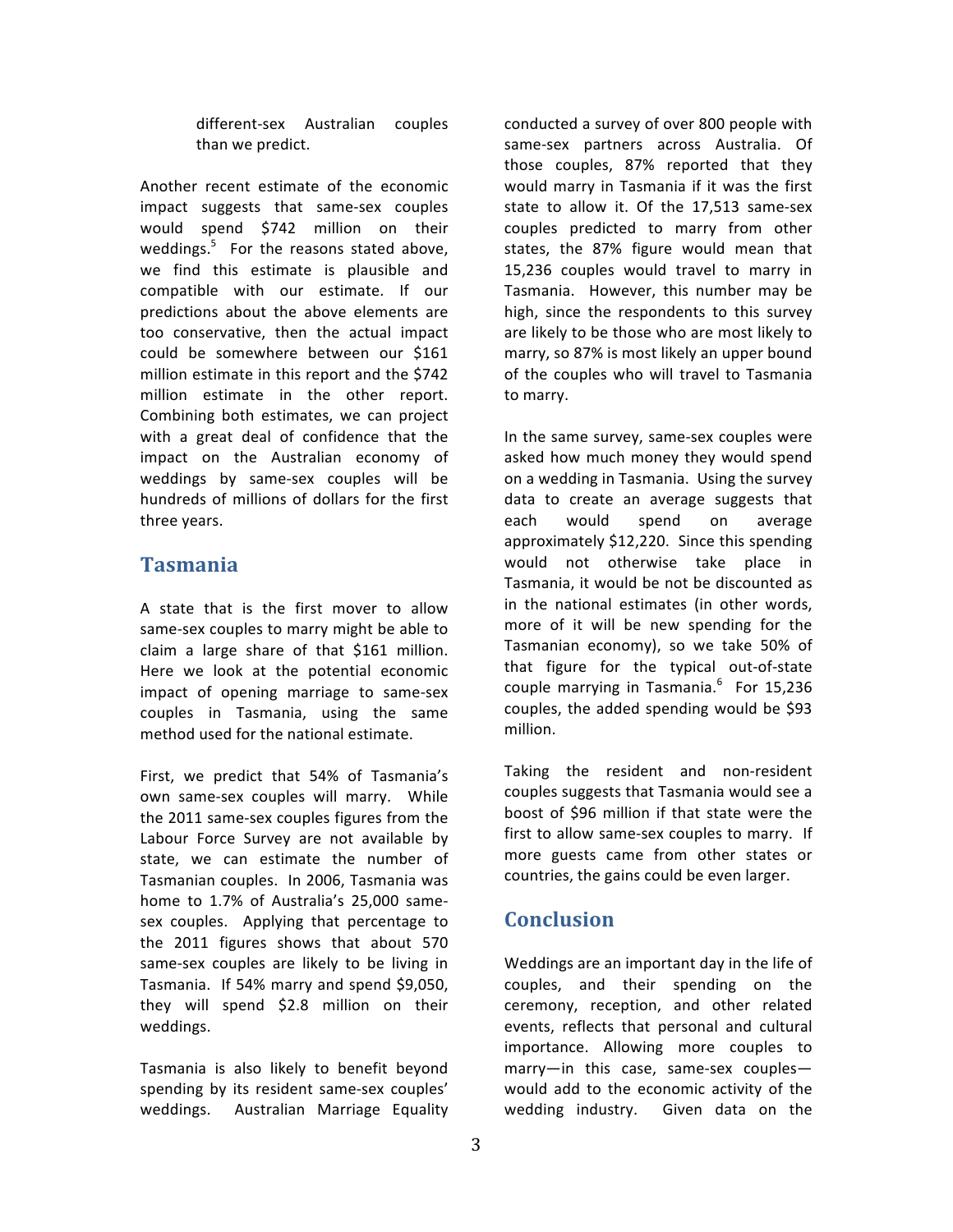number of same-sex couples, their interest in marrying, and typical spending in Australia, we conservatively estimate that the country's economy would see a boost of \$161 million. That effect could be much larger if the actual number of couples or amount of spending exceeds our conservative figures here. We can project with a great deal of confidence that the overall impact of these marriages on the Australian economy will be in the hundreds

of millions of dollars for the first three years. If Tasmania became the "first mover" in allowing same-sex couples to marry, that state's economy would capture a large share of that boost, as much as \$96 million.

### **About the Authors**

**M.V. Lee Badgett** is the Research Director at the Williams Institute, and Director of the Center for Public Policy and Administration at the University of Massachusetts Amherst, where she is also a Professor of Economics. She studies family policy and employment discrimination related to sexual orientation.

**Jennifer Smith** is a Research Assistant in the Center for Public Policy & Administration at the University of Massachusetts – Amherst. She is pursuing a MPPA with a concentration in Advanced Feminist Studies.

## **For more information**

The Williams Institute, UCLA School of Law Box 951476 Los Angeles, CA 90095-1476 (310) 267-4382 williamsinstitute@law.ucla.edu http://williamsinstitute.law.ucla.edu